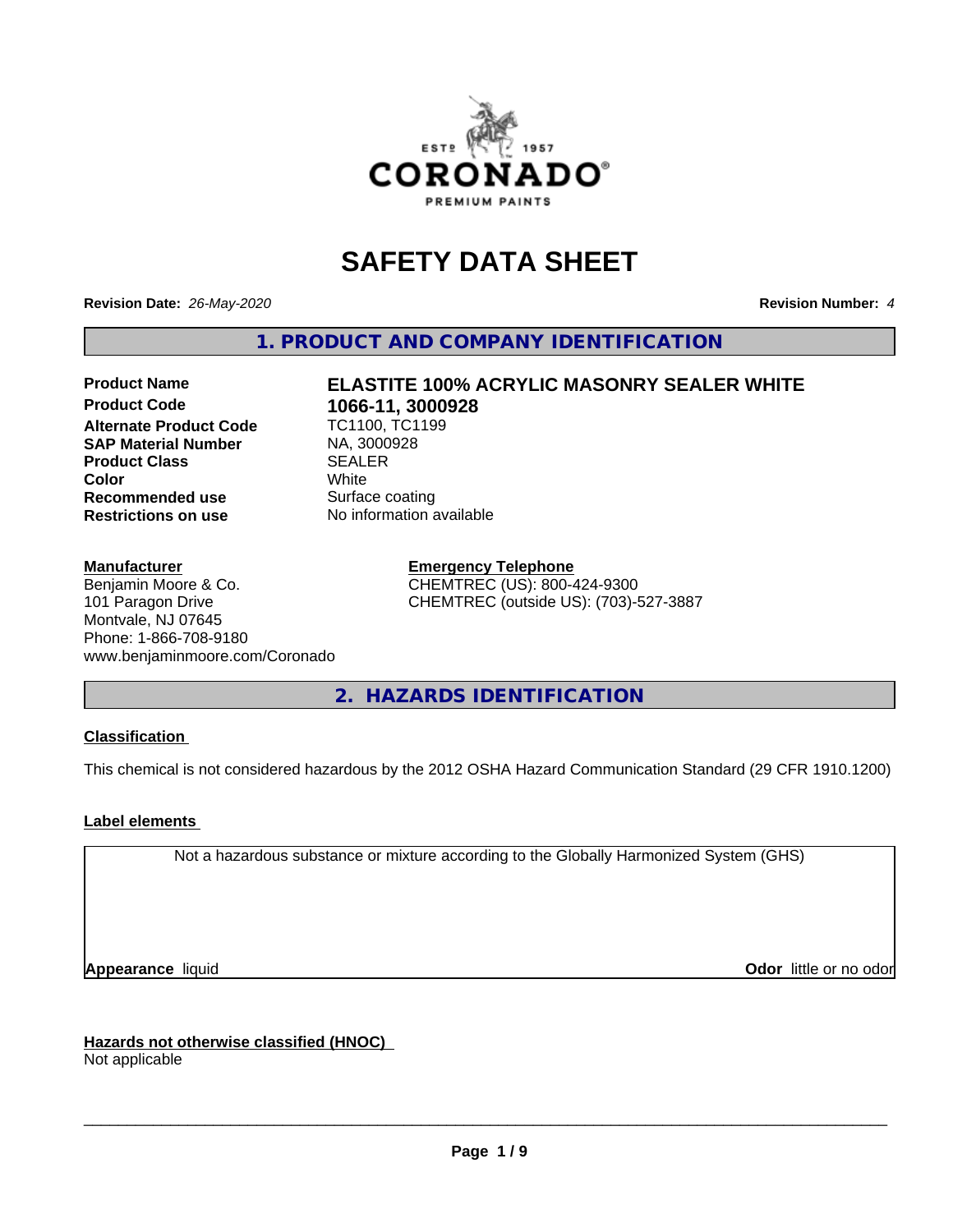#### **Other information**

No information available

## **3. COMPOSITION INFORMATION ON COMPONENTS**

\_\_\_\_\_\_\_\_\_\_\_\_\_\_\_\_\_\_\_\_\_\_\_\_\_\_\_\_\_\_\_\_\_\_\_\_\_\_\_\_\_\_\_\_\_\_\_\_\_\_\_\_\_\_\_\_\_\_\_\_\_\_\_\_\_\_\_\_\_\_\_\_\_\_\_\_\_\_\_\_\_\_\_\_\_\_\_\_\_\_\_\_\_

| <b>Chemical name</b> | CAS No.    | Weight-%    |
|----------------------|------------|-------------|
| Nepheline syenite    | 37244-96-5 | $10 - 15$   |
| Titanium dioxide     | 13463-67-7 | $5 - 10$    |
| 2-Butoxvethanol      | 111-76-2   | - 5         |
| Kaolin               | 1332-58-7  | - 5         |
| Ammonia              | 7664-41-7  | $0.1 - 0.5$ |

|                                                  | 4. FIRST AID MEASURES                                                                                    |
|--------------------------------------------------|----------------------------------------------------------------------------------------------------------|
| <b>General Advice</b>                            | No hazards which require special first aid measures.                                                     |
| <b>Eye Contact</b>                               | Rinse thoroughly with plenty of water for at least 15 minutes and consult a<br>physician.                |
| <b>Skin Contact</b>                              | Wash off immediately with soap and plenty of water while removing all<br>contaminated clothes and shoes. |
| <b>Inhalation</b>                                | Move to fresh air. If symptoms persist, call a physician.                                                |
| Ingestion                                        | Clean mouth with water and afterwards drink plenty of water. Consult a physician<br>if necessary.        |
| <b>Most Important</b><br><b>Symptoms/Effects</b> | None known.                                                                                              |
| <b>Notes To Physician</b>                        | Treat symptomatically.                                                                                   |
|                                                  | F FINE FICUTING MEACURES                                                                                 |

**5. FIRE-FIGHTING MEASURES**

| As in any fire, wear self-contained breathing apparatus<br>Protective equipment and precautions for firefighters<br>pressure-demand, MSHA/NIOSH (approved or equivalent)<br>and full protective gear.<br><b>Specific Hazards Arising From The Chemical</b><br>Closed containers may rupture if exposed to fire or<br>extreme heat.<br>No.<br>Sensitivity to mechanical impact<br>No.<br>Sensitivity to static discharge<br><b>Flash Point Data</b><br>Not applicable<br>Flash point (°F)<br><b>Flash Point (°C)</b><br>Not applicable | <b>Suitable Extinguishing Media</b> | Use extinguishing measures that are appropriate to local<br>circumstances and the surrounding environment. |
|---------------------------------------------------------------------------------------------------------------------------------------------------------------------------------------------------------------------------------------------------------------------------------------------------------------------------------------------------------------------------------------------------------------------------------------------------------------------------------------------------------------------------------------|-------------------------------------|------------------------------------------------------------------------------------------------------------|
|                                                                                                                                                                                                                                                                                                                                                                                                                                                                                                                                       |                                     |                                                                                                            |
|                                                                                                                                                                                                                                                                                                                                                                                                                                                                                                                                       |                                     |                                                                                                            |
|                                                                                                                                                                                                                                                                                                                                                                                                                                                                                                                                       |                                     |                                                                                                            |
|                                                                                                                                                                                                                                                                                                                                                                                                                                                                                                                                       |                                     |                                                                                                            |
|                                                                                                                                                                                                                                                                                                                                                                                                                                                                                                                                       |                                     |                                                                                                            |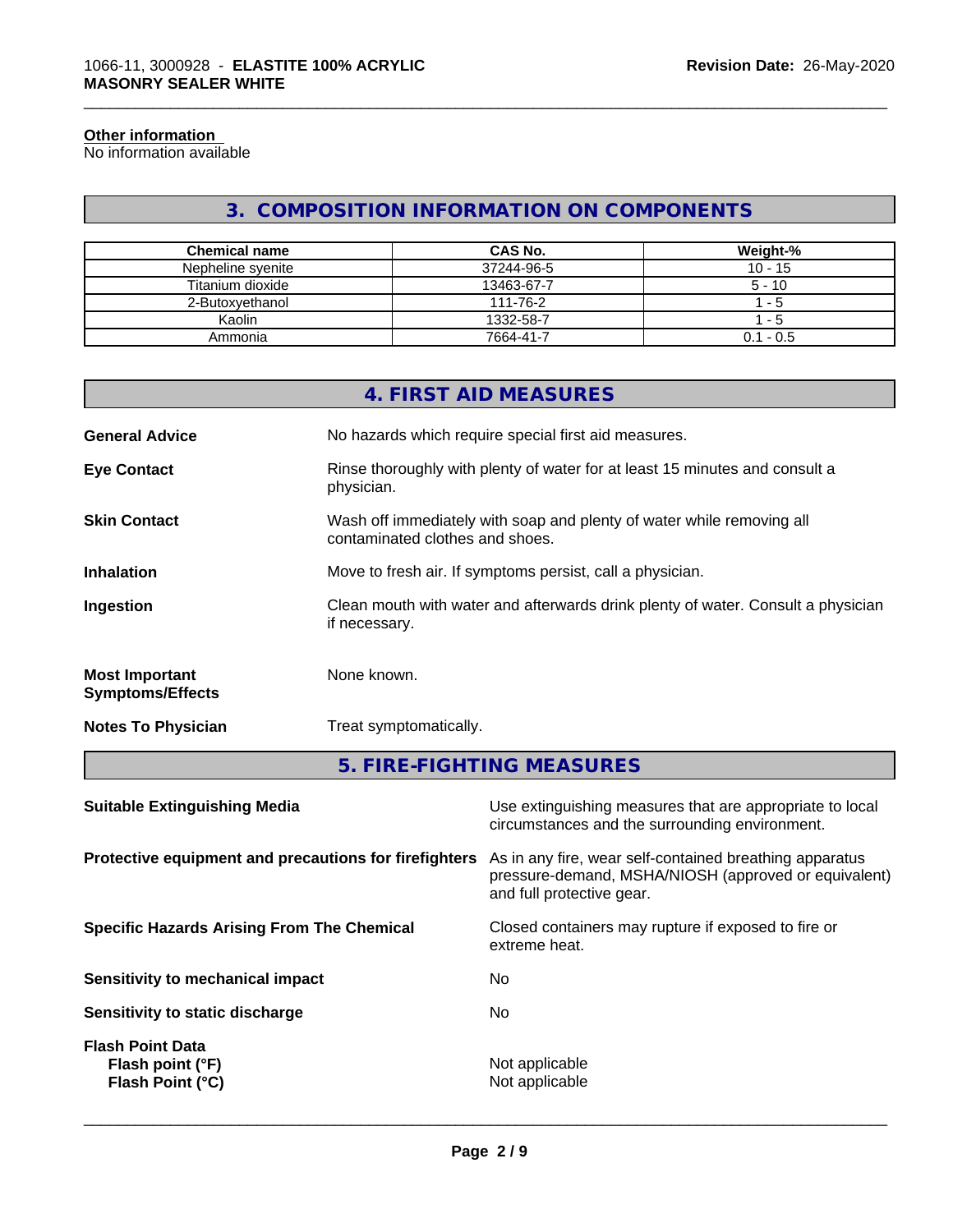| <b>Method</b>      |                                                               |                        | Not applicable                   |                                |
|--------------------|---------------------------------------------------------------|------------------------|----------------------------------|--------------------------------|
|                    | <b>Flammability Limits In Air</b>                             |                        |                                  |                                |
|                    | Lower flammability limit:<br><b>Upper flammability limit:</b> |                        | Not applicable<br>Not applicable |                                |
| <b>NFPA</b>        | Health: 1                                                     | <b>Flammability: 0</b> | <b>Instability: 0</b>            | <b>Special: Not Applicable</b> |
| <b>NFPA Legend</b> |                                                               |                        |                                  |                                |

- 0 Not Hazardous
- 1 Slightly
- 2 Moderate
- 3 High
- 4 Severe

*The ratings assigned are only suggested ratings, the contractor/employer has ultimate responsibilities for NFPA ratings where this system is used.*

*Additional information regarding the NFPA rating system is available from the National Fire Protection Agency (NFPA) at www.nfpa.org.*

## **6. ACCIDENTAL RELEASE MEASURES**

| <b>Personal Precautions</b>      | Avoid contact with skin, eyes and clothing. Ensure adequate ventilation.                                                                                                         |
|----------------------------------|----------------------------------------------------------------------------------------------------------------------------------------------------------------------------------|
| <b>Other Information</b>         | Prevent further leakage or spillage if safe to do so.                                                                                                                            |
| <b>Environmental precautions</b> | See Section 12 for additional Ecological Information.                                                                                                                            |
| <b>Methods for Cleaning Up</b>   | Soak up with inert absorbent material. Sweep up and shovel into suitable<br>containers for disposal.                                                                             |
|                                  | 7. HANDLING AND STORAGE                                                                                                                                                          |
| Handling                         | Avoid contact with skin, eyes and clothing. Avoid breathing vapors, spray mists or<br>sanding dust. In case of insufficient ventilation, wear suitable respiratory<br>equipment. |
| <b>Storage</b>                   | Keep container tightly closed. Keep out of the reach of children.                                                                                                                |
| <b>Incompatible Materials</b>    | No information available                                                                                                                                                         |
|                                  |                                                                                                                                                                                  |

## **8. EXPOSURE CONTROLS/PERSONAL PROTECTION**

#### **Exposure Limits**

| <b>Chemical name</b> | <b>ACGIH TLV</b>                           | <b>OSHA PEL</b>                   |
|----------------------|--------------------------------------------|-----------------------------------|
| Titanium dioxide     | TWA: $10 \text{ mg/m}^3$                   | 15 mg/m $3$ - TWA                 |
| 2-Butoxyethanol      | TWA: 20 ppm                                | 50 ppm - TWA                      |
|                      |                                            | 240 mg/m <sup>3</sup> - TWA       |
|                      |                                            | prevent or reduce skin absorption |
| Kaolin               | TWA: $2 \text{ mg/m}^3$ particulate matter | 15 mg/m $3$ - TWA                 |
|                      | containing no asbestos and <1%             | $5 \text{ mg/m}^3$ - TWA          |
|                      | crystalline silica, respirable particulate |                                   |
|                      | matter                                     |                                   |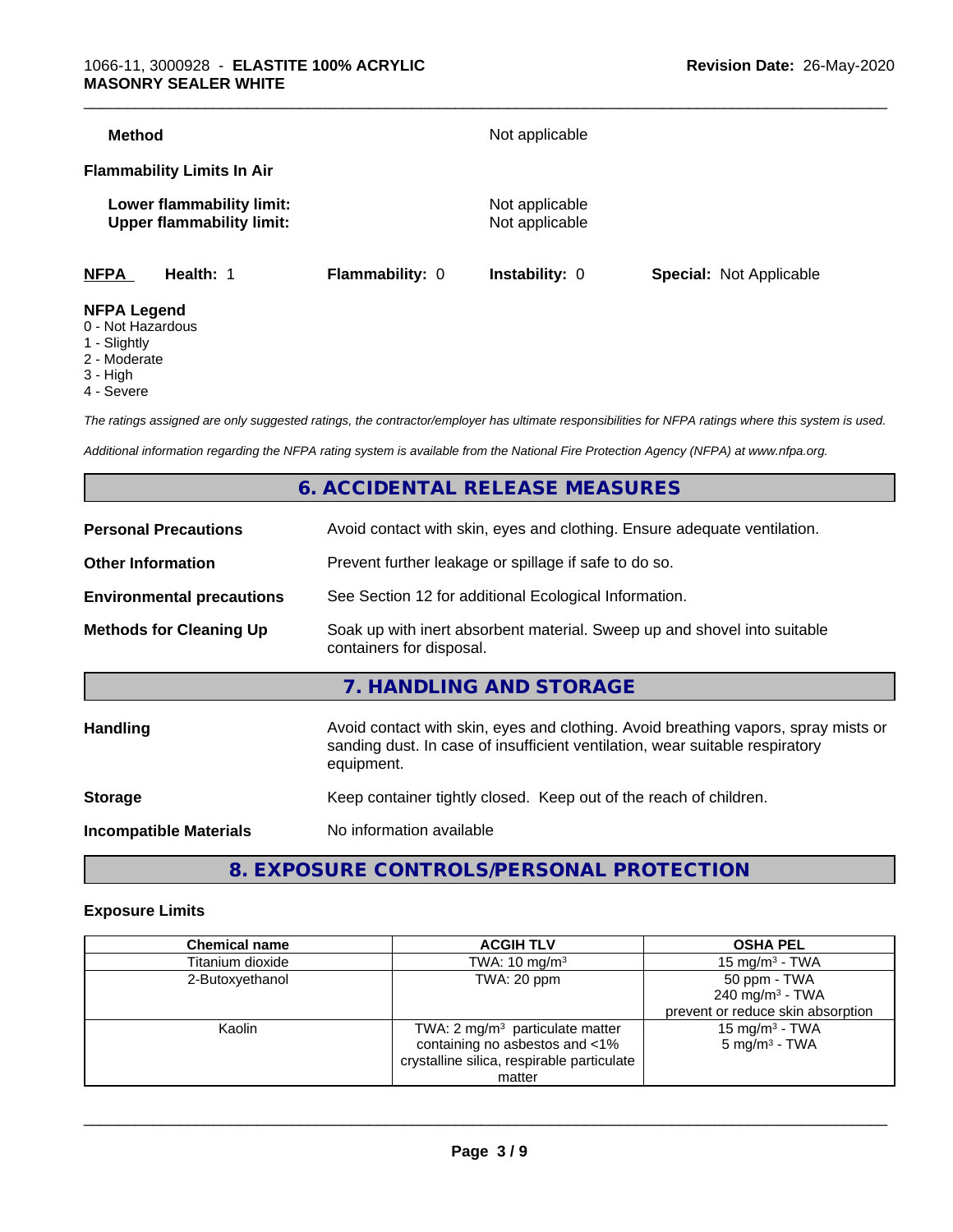| .mmonia<br><b>NU</b> | $\sim$ $\sim$<br>ppm        | $ \sim$<br>T\ ^ / ^<br>$n - n$<br>vv <i>r</i> |
|----------------------|-----------------------------|-----------------------------------------------|
|                      | $\sim$ $\sim$<br>TWA<br>nnm | $\sim$<br>ື                                   |

\_\_\_\_\_\_\_\_\_\_\_\_\_\_\_\_\_\_\_\_\_\_\_\_\_\_\_\_\_\_\_\_\_\_\_\_\_\_\_\_\_\_\_\_\_\_\_\_\_\_\_\_\_\_\_\_\_\_\_\_\_\_\_\_\_\_\_\_\_\_\_\_\_\_\_\_\_\_\_\_\_\_\_\_\_\_\_\_\_\_\_\_\_

#### **Legend**

ACGIH - American Conference of Governmental Industrial Hygienists Exposure Limits OSHA - Occupational Safety & Health Administration Exposure Limits N/E - Not Established

| Ensure adequate ventilation, especially in confined areas.                                                                          |
|-------------------------------------------------------------------------------------------------------------------------------------|
|                                                                                                                                     |
| Safety glasses with side-shields.                                                                                                   |
| Protective gloves and impervious clothing.                                                                                          |
| In case of insufficient ventilation wear suitable respiratory equipment.                                                            |
| Avoid contact with skin, eyes and clothing. Remove and wash contaminated<br>clothing before re-use. Wash thoroughly after handling. |
|                                                                                                                                     |

#### **9. PHYSICAL AND CHEMICAL PROPERTIES**

**Appearance** liquid **Odor Odor** little or no odor<br> **Odor Threshold Containery of the Containery of the Containery of the Containery of the Containery of the Contain Density (lbs/gal)** 9.5 - 9.9 **Specific Gravity** 1.13 - 1.18 **pH** No information available **Viscosity (cps)** No information available **Solubility(ies)** No information available **Water solubility** No information available **Evaporation Rate** Note 2008 and 2009 No information available **Vapor pressure** No information available **Vapor density Vapor** density **Wt. % Solids** 25 - 35 **Vol. % Solids** 15 - 25<br> **Wt. % Volatiles** 65 - 75 **Wt. % Volatiles Vol. % Volatiles** 75 - 85 **VOC Regulatory Limit (g/L)** < 200 **Boiling Point (°F)** 212 **Boiling Point (°C)** 100 **Freezing point (°F)** 32 **Freezing Point (°C)** 0 **Flash point (°F)**<br> **Flash Point (°C)**<br> **Flash Point (°C)**<br> **Not** applicable **Flash Point (°C) Method** Not applicable **Flammability (solid, gas)**<br> **Commability limit:**<br>
Upper flammability limit:<br>
Not applicable **Upper flammability limit:**<br> **Lower flammability limit:**<br>
Not applicable<br>
Not applicable **Lower flammability limit: Autoignition Temperature (°F)**<br> **Autoignition Temperature (°C)** No information available **Autoignition Temperature (°C) Decomposition Temperature (°F)** No information available **Decomposition Temperature (°C)**<br> **Partition coefficient**<br> **Partition coefficient**<br> **No** information available

**No information available No information available**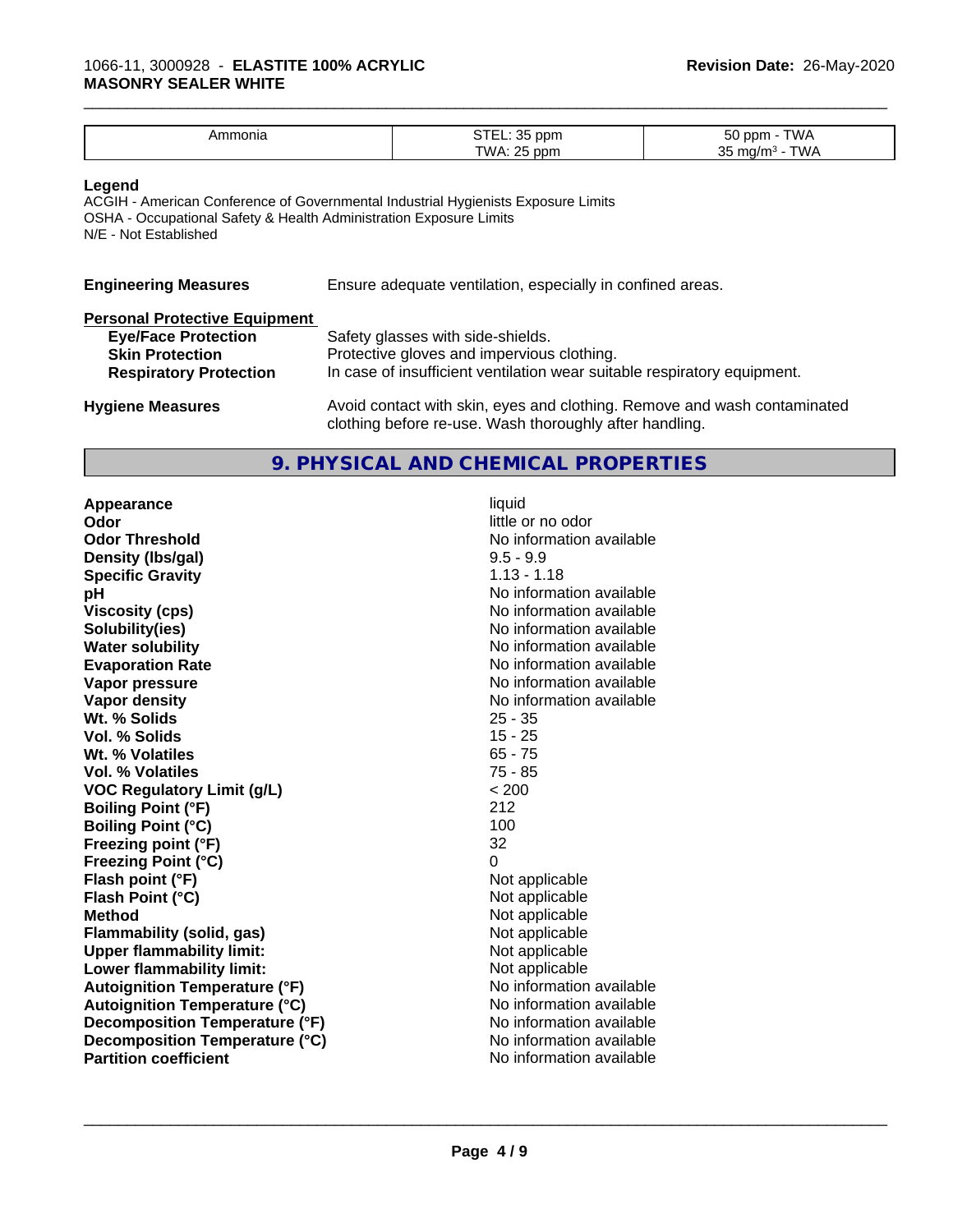| Not Applicable<br><b>Reactivity</b><br>Stable under normal conditions.<br>Prevent from freezing.<br>No materials to be especially mentioned.<br>None under normal use.<br>None under normal conditions of use.<br>11. TOXICOLOGICAL INFORMATION<br>Eye contact, skin contact and inhalation.<br><b>Acute Toxicity</b><br>No information available<br>No information available<br>Delayed and immediate effects as well as chronic effects from short and long-term exposure<br>May cause slight irritation.<br>Eye contact<br>Substance may cause slight skin irritation. Prolonged or repeated contact may dry<br><b>Skin contact</b><br>skin and cause irritation.<br>May cause irritation of respiratory tract.<br>Ingestion may cause gastrointestinal irritation, nausea, vomiting and diarrhea.<br>No information available<br><b>Neurological Effects</b><br>No information available<br>No information available.<br>No information available.<br>No information available.<br>No information available.<br>No information available.<br>No information available.<br>No information available.<br>Other adverse effects<br>No information available<br><b>Aspiration Hazard</b><br><b>Numerical measures of toxicity</b> |  | <b>10. STABILITY AND REACTIVITY</b> |
|-----------------------------------------------------------------------------------------------------------------------------------------------------------------------------------------------------------------------------------------------------------------------------------------------------------------------------------------------------------------------------------------------------------------------------------------------------------------------------------------------------------------------------------------------------------------------------------------------------------------------------------------------------------------------------------------------------------------------------------------------------------------------------------------------------------------------------------------------------------------------------------------------------------------------------------------------------------------------------------------------------------------------------------------------------------------------------------------------------------------------------------------------------------------------------------------------------------------------------------|--|-------------------------------------|
| <b>Chemical Stability</b><br><b>Conditions to avoid</b><br><b>Incompatible Materials</b><br><b>Hazardous Decomposition Products</b><br><b>Possibility of hazardous reactions</b><br><b>Product Information</b><br>Information on likely routes of exposure<br><b>Principal Routes of Exposure</b><br><b>Product Information</b><br>Symptoms related to the physical, chemical and toxicological characteristics<br><b>Symptoms</b><br><b>Inhalation</b><br>Ingestion<br><b>Sensitization</b><br><b>Mutagenic Effects</b><br><b>Reproductive Effects</b><br><b>Developmental Effects</b><br><b>Target organ effects</b><br><b>STOT - single exposure</b><br><b>STOT - repeated exposure</b>                                                                                                                                                                                                                                                                                                                                                                                                                                                                                                                                        |  |                                     |
|                                                                                                                                                                                                                                                                                                                                                                                                                                                                                                                                                                                                                                                                                                                                                                                                                                                                                                                                                                                                                                                                                                                                                                                                                                   |  |                                     |
|                                                                                                                                                                                                                                                                                                                                                                                                                                                                                                                                                                                                                                                                                                                                                                                                                                                                                                                                                                                                                                                                                                                                                                                                                                   |  |                                     |
|                                                                                                                                                                                                                                                                                                                                                                                                                                                                                                                                                                                                                                                                                                                                                                                                                                                                                                                                                                                                                                                                                                                                                                                                                                   |  |                                     |
|                                                                                                                                                                                                                                                                                                                                                                                                                                                                                                                                                                                                                                                                                                                                                                                                                                                                                                                                                                                                                                                                                                                                                                                                                                   |  |                                     |
|                                                                                                                                                                                                                                                                                                                                                                                                                                                                                                                                                                                                                                                                                                                                                                                                                                                                                                                                                                                                                                                                                                                                                                                                                                   |  |                                     |
|                                                                                                                                                                                                                                                                                                                                                                                                                                                                                                                                                                                                                                                                                                                                                                                                                                                                                                                                                                                                                                                                                                                                                                                                                                   |  |                                     |
|                                                                                                                                                                                                                                                                                                                                                                                                                                                                                                                                                                                                                                                                                                                                                                                                                                                                                                                                                                                                                                                                                                                                                                                                                                   |  |                                     |
|                                                                                                                                                                                                                                                                                                                                                                                                                                                                                                                                                                                                                                                                                                                                                                                                                                                                                                                                                                                                                                                                                                                                                                                                                                   |  |                                     |
|                                                                                                                                                                                                                                                                                                                                                                                                                                                                                                                                                                                                                                                                                                                                                                                                                                                                                                                                                                                                                                                                                                                                                                                                                                   |  |                                     |
|                                                                                                                                                                                                                                                                                                                                                                                                                                                                                                                                                                                                                                                                                                                                                                                                                                                                                                                                                                                                                                                                                                                                                                                                                                   |  |                                     |
|                                                                                                                                                                                                                                                                                                                                                                                                                                                                                                                                                                                                                                                                                                                                                                                                                                                                                                                                                                                                                                                                                                                                                                                                                                   |  |                                     |
|                                                                                                                                                                                                                                                                                                                                                                                                                                                                                                                                                                                                                                                                                                                                                                                                                                                                                                                                                                                                                                                                                                                                                                                                                                   |  |                                     |
|                                                                                                                                                                                                                                                                                                                                                                                                                                                                                                                                                                                                                                                                                                                                                                                                                                                                                                                                                                                                                                                                                                                                                                                                                                   |  |                                     |
|                                                                                                                                                                                                                                                                                                                                                                                                                                                                                                                                                                                                                                                                                                                                                                                                                                                                                                                                                                                                                                                                                                                                                                                                                                   |  |                                     |
|                                                                                                                                                                                                                                                                                                                                                                                                                                                                                                                                                                                                                                                                                                                                                                                                                                                                                                                                                                                                                                                                                                                                                                                                                                   |  |                                     |
|                                                                                                                                                                                                                                                                                                                                                                                                                                                                                                                                                                                                                                                                                                                                                                                                                                                                                                                                                                                                                                                                                                                                                                                                                                   |  |                                     |
|                                                                                                                                                                                                                                                                                                                                                                                                                                                                                                                                                                                                                                                                                                                                                                                                                                                                                                                                                                                                                                                                                                                                                                                                                                   |  |                                     |

\_\_\_\_\_\_\_\_\_\_\_\_\_\_\_\_\_\_\_\_\_\_\_\_\_\_\_\_\_\_\_\_\_\_\_\_\_\_\_\_\_\_\_\_\_\_\_\_\_\_\_\_\_\_\_\_\_\_\_\_\_\_\_\_\_\_\_\_\_\_\_\_\_\_\_\_\_\_\_\_\_\_\_\_\_\_\_\_\_\_\_\_\_

#### **The following values are calculated based on chapter 3.1 of the GHS document**

**ATEmix (oral)** 26112 mg/kg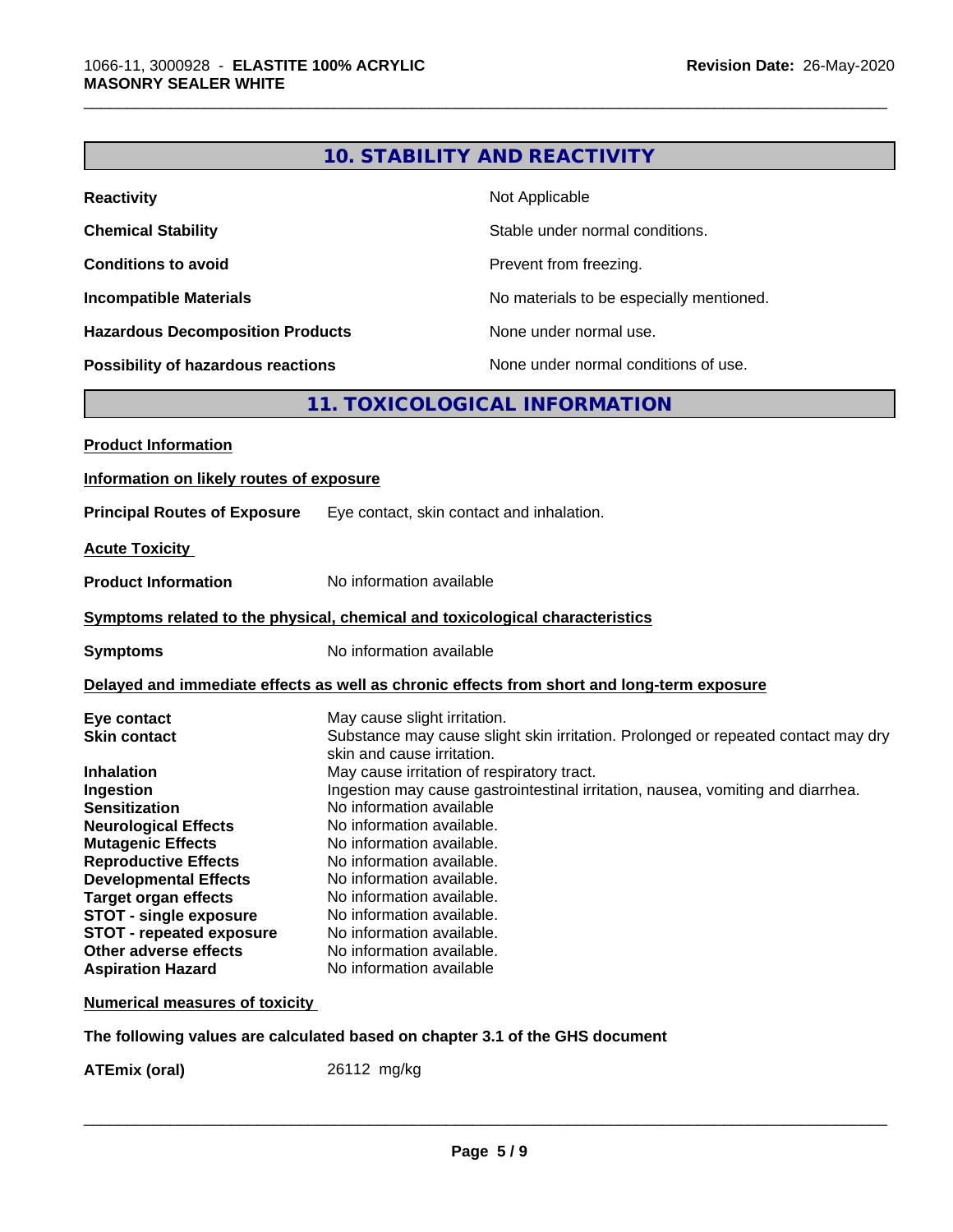| <b>ATEmix (dermal)</b>               | 66671 ma/ka |
|--------------------------------------|-------------|
| <b>ATEmix (inhalation-dust/mist)</b> | 439.3 ma/L  |
| ATEmix (inhalation-vapor)            | 666.9 mg/L  |

#### **Component Information**

| Chemical name                  | Oral LD50             | Dermal LD50              | Inhalation LC50        |
|--------------------------------|-----------------------|--------------------------|------------------------|
| Titanium dioxide<br>13463-67-7 | $> 10000$ mg/kg (Rat) | $\overline{\phantom{0}}$ |                        |
| 2-Butoxyethanol<br>111-76-2    | $= 1300$ mg/kg (Rat)  | $>$ 2000 mg/kg (Rabbit)  | $>$ 4.9 mg/L (Rat) 3H  |
| Kaolin<br>1332-58-7            | $>$ 5000 mg/kg (Rat)  | $>$ 5000 mg/kg (Rat)     |                        |
| Ammonia<br>7664-41-7           | $=$ 350 mg/kg (Rat)   |                          | $= 2000$ ppm (Rat) 4 h |

\_\_\_\_\_\_\_\_\_\_\_\_\_\_\_\_\_\_\_\_\_\_\_\_\_\_\_\_\_\_\_\_\_\_\_\_\_\_\_\_\_\_\_\_\_\_\_\_\_\_\_\_\_\_\_\_\_\_\_\_\_\_\_\_\_\_\_\_\_\_\_\_\_\_\_\_\_\_\_\_\_\_\_\_\_\_\_\_\_\_\_\_\_

#### **Chronic Toxicity**

#### **Carcinogenicity**

*The information below indicateswhether each agency has listed any ingredient as a carcinogen:.*

| Chemical<br>∣ name                                                                                                                              | <b>IARC</b>                 | <b>NTP</b> | <b>OSHA</b> |
|-------------------------------------------------------------------------------------------------------------------------------------------------|-----------------------------|------------|-------------|
|                                                                                                                                                 | <br>2B<br>Possible<br>Human |            | Listed      |
| <b>The Contract of the Contract of the Contract of the Contract of the Contract of the Contract of the Contract o</b><br>n dioxide<br>l itanıum | Carcinoɑen                  |            |             |

• Although IARC has classified titanium dioxide as possibly carcinogenic to humans (2B), their summary concludes: "No significant exposure to titanium dioxide is thought to occur during the use of products in which titanium dioxide is bound to other materials, such as paint."

#### **Legend**

IARC - International Agency for Research on Cancer NTP - National Toxicity Program OSHA - Occupational Safety & Health Administration

**12. ECOLOGICAL INFORMATION**

#### **Ecotoxicity Effects**

The environmental impact of this product has not been fully investigated.

#### **Product Information**

#### **Acute Toxicity to Fish**

No information available

#### **Acute Toxicity to Aquatic Invertebrates**

No information available

#### **Acute Toxicity to Aquatic Plants**

No information available

#### **Persistence / Degradability**

No information available.

#### **Bioaccumulation**

There is no data for this product.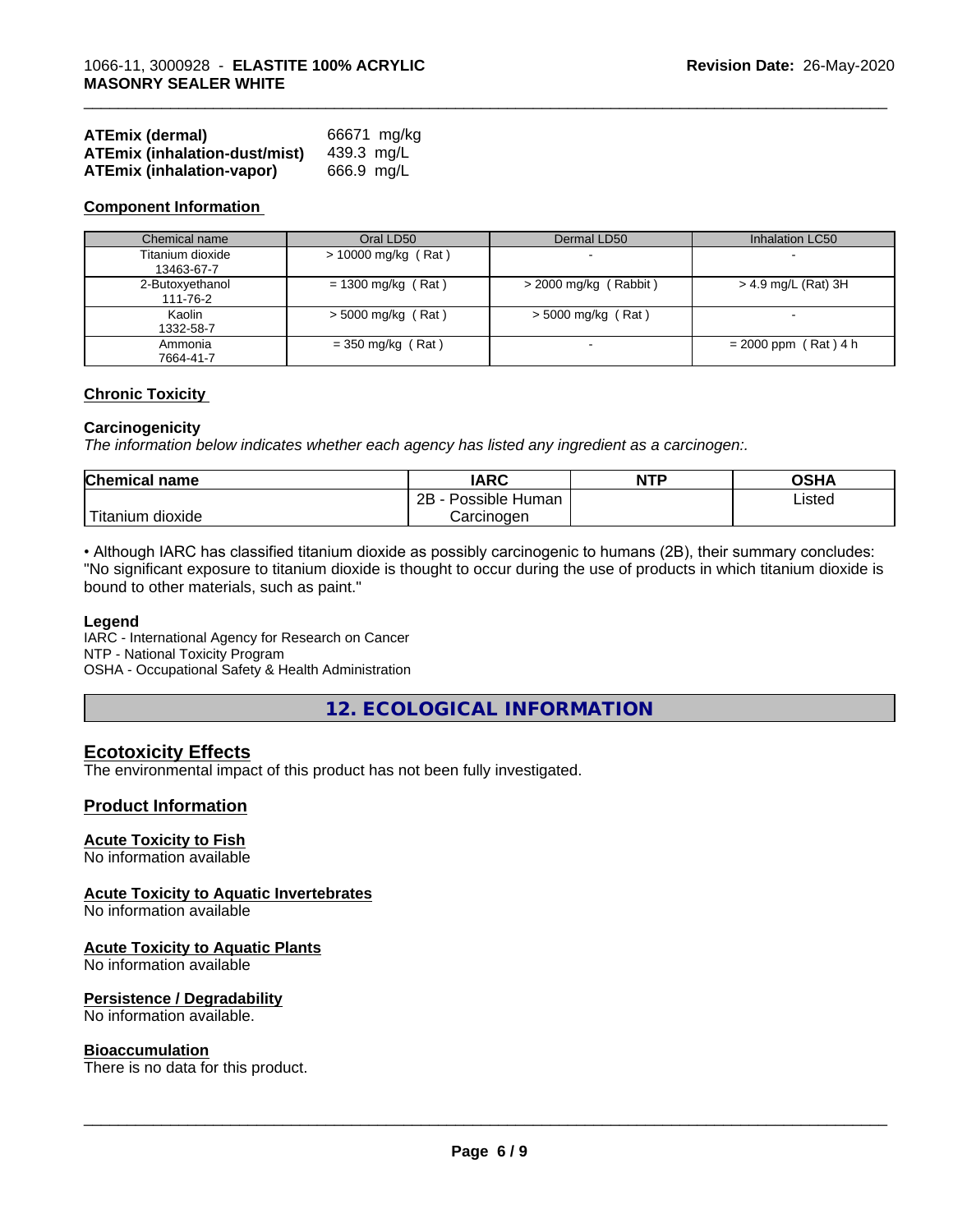#### **Mobility in Environmental Media**

No information available.

**Ozone** No information available

#### **Component Information**

#### **Acute Toxicity to Fish**

Titanium dioxide  $LC50: > 1000$  mg/L (Fathead Minnow - 96 hr.) 2-Butoxyethanol LC50: 1490 mg/L (Bluegill sunfish - 96 hr.)

#### **Acute Toxicity to Aquatic Invertebrates**

No information available

#### **Acute Toxicity to Aquatic Plants**

No information available

|                                                  | 13. DISPOSAL CONSIDERATIONS                                                                                                                                                                                               |  |
|--------------------------------------------------|---------------------------------------------------------------------------------------------------------------------------------------------------------------------------------------------------------------------------|--|
| <b>Waste Disposal Method</b>                     | Dispose of in accordance with federal, state, and local regulations. Local<br>requirements may vary, consult your sanitation department or state-designated<br>environmental protection agency for more disposal options. |  |
|                                                  | <b>14. TRANSPORT INFORMATION</b>                                                                                                                                                                                          |  |
| <b>DOT</b>                                       | Not regulated                                                                                                                                                                                                             |  |
| <b>ICAO/IATA</b>                                 | Not regulated                                                                                                                                                                                                             |  |
| <b>IMDG/IMO</b>                                  | Not regulated                                                                                                                                                                                                             |  |
|                                                  | <b>15. REGULATORY INFORMATION</b>                                                                                                                                                                                         |  |
| <b>International Inventories</b>                 |                                                                                                                                                                                                                           |  |
| <b>TSCA: United States</b><br><b>DSL: Canada</b> | Yes - All components are listed or exempt.<br>Yes - All components are listed or exempt.                                                                                                                                  |  |

\_\_\_\_\_\_\_\_\_\_\_\_\_\_\_\_\_\_\_\_\_\_\_\_\_\_\_\_\_\_\_\_\_\_\_\_\_\_\_\_\_\_\_\_\_\_\_\_\_\_\_\_\_\_\_\_\_\_\_\_\_\_\_\_\_\_\_\_\_\_\_\_\_\_\_\_\_\_\_\_\_\_\_\_\_\_\_\_\_\_\_\_\_

## **Federal Regulations**

| SARA 311/312 hazardous categorization |    |  |
|---------------------------------------|----|--|
| Acute health hazard                   | Nο |  |
| Chronic Health Hazard                 | Nο |  |
| Fire hazard                           | Nο |  |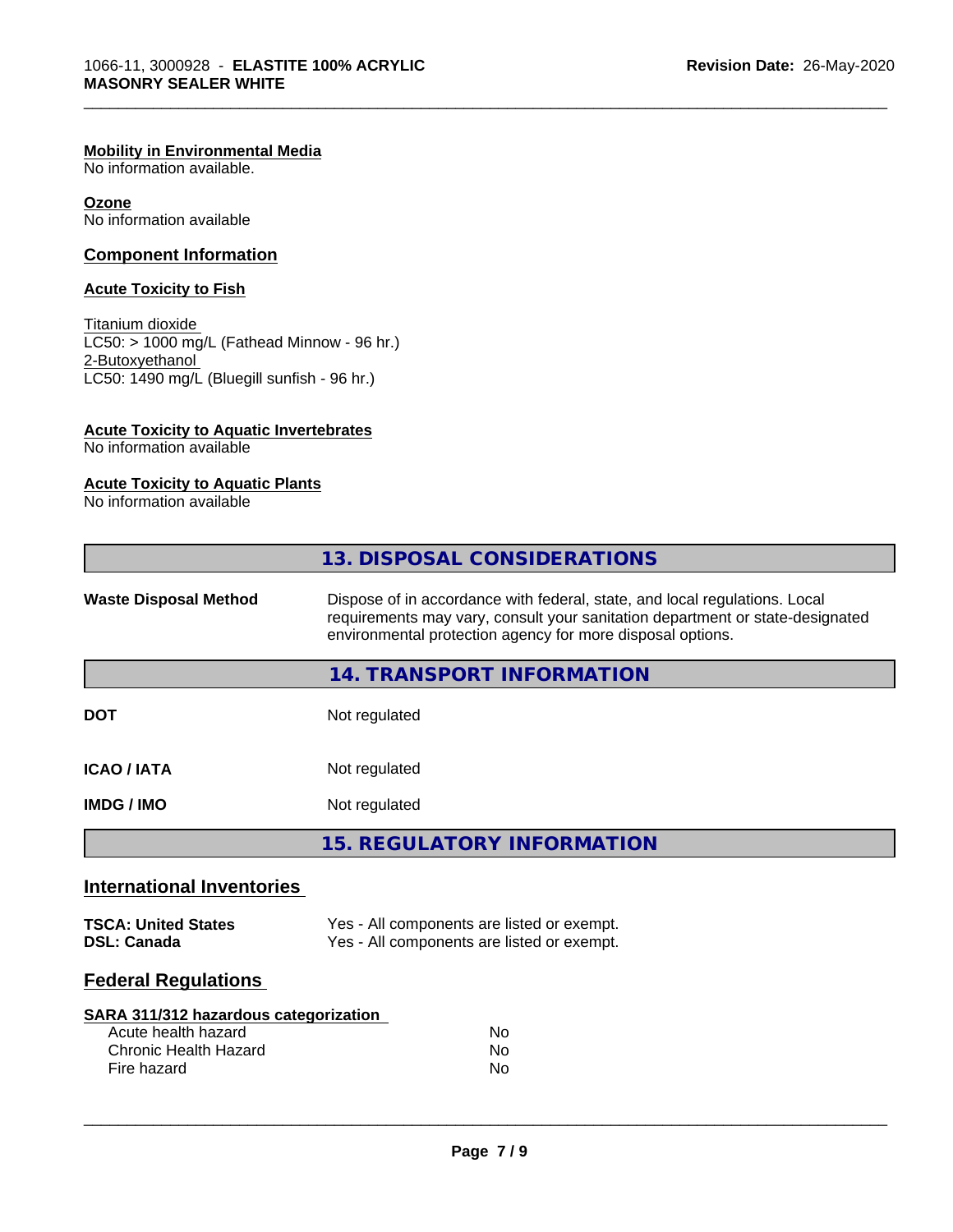| Sudden release of pressure hazard | No |
|-----------------------------------|----|
| Reactive Hazard                   | No |

#### **SARA 313**

Section 313 of Title III of the Superfund Amendments and Reauthorization Act of 1986 (SARA). This product contains a chemical or chemicals which are subject to the reporting requirements of the Act and Title 40 of the Code of Federal Regulations, Part 372:

| Chemical name   | CAS No.  | Weight-% | <b>CERCLA/SARA 313</b>     |
|-----------------|----------|----------|----------------------------|
|                 |          |          | (de minimis concentration) |
| 2-Butoxvethanol | 111-76-2 |          |                            |

\_\_\_\_\_\_\_\_\_\_\_\_\_\_\_\_\_\_\_\_\_\_\_\_\_\_\_\_\_\_\_\_\_\_\_\_\_\_\_\_\_\_\_\_\_\_\_\_\_\_\_\_\_\_\_\_\_\_\_\_\_\_\_\_\_\_\_\_\_\_\_\_\_\_\_\_\_\_\_\_\_\_\_\_\_\_\_\_\_\_\_\_\_

#### **Clean Air Act,Section 112 Hazardous Air Pollutants (HAPs) (see 40 CFR 61)** This product contains the following HAPs:

| <b>Chemical name</b> | CAS No.  | Weiaht-% | <b>Hazardous Air Pollutant</b> |
|----------------------|----------|----------|--------------------------------|
|                      |          |          | (HAP)                          |
| 2-Butoxyethanol      | 111-76-2 |          | ∟isted                         |

#### **US State Regulations**

#### **California Proposition 65**

**AVIMARNING:** Cancer and Reproductive Harm– www.P65warnings.ca.gov

#### **State Right-to-Know**

| <b>Chemical name</b> | <b>Massachusetts</b> | <b>New Jersey</b> | <b>Pennsylvania</b> |
|----------------------|----------------------|-------------------|---------------------|
| Titanium dioxide     |                      |                   |                     |
| 2-Butoxyethanol      |                      |                   |                     |
| Kaolin               |                      |                   |                     |

#### **Legend**

X - Listed

**16. OTHER INFORMATION**

**HMIS** - **Health:** 1 **Flammability:** 0 **Reactivity:** 0 **PPE:** -

 $\overline{\phantom{a}}$  ,  $\overline{\phantom{a}}$  ,  $\overline{\phantom{a}}$  ,  $\overline{\phantom{a}}$  ,  $\overline{\phantom{a}}$  ,  $\overline{\phantom{a}}$  ,  $\overline{\phantom{a}}$  ,  $\overline{\phantom{a}}$  ,  $\overline{\phantom{a}}$  ,  $\overline{\phantom{a}}$  ,  $\overline{\phantom{a}}$  ,  $\overline{\phantom{a}}$  ,  $\overline{\phantom{a}}$  ,  $\overline{\phantom{a}}$  ,  $\overline{\phantom{a}}$  ,  $\overline{\phantom{a}}$ 

### **HMIS Legend**

- 0 Minimal Hazard
- 1 Slight Hazard
- 2 Moderate Hazard
- 3 Serious Hazard
- 4 Severe Hazard
- \* Chronic Hazard
- X Consult your supervisor or S.O.P. for "Special" handling instructions.

*Note: The PPE rating has intentionally been left blank. Choose appropriate PPE that will protect employees from the hazards the material will*